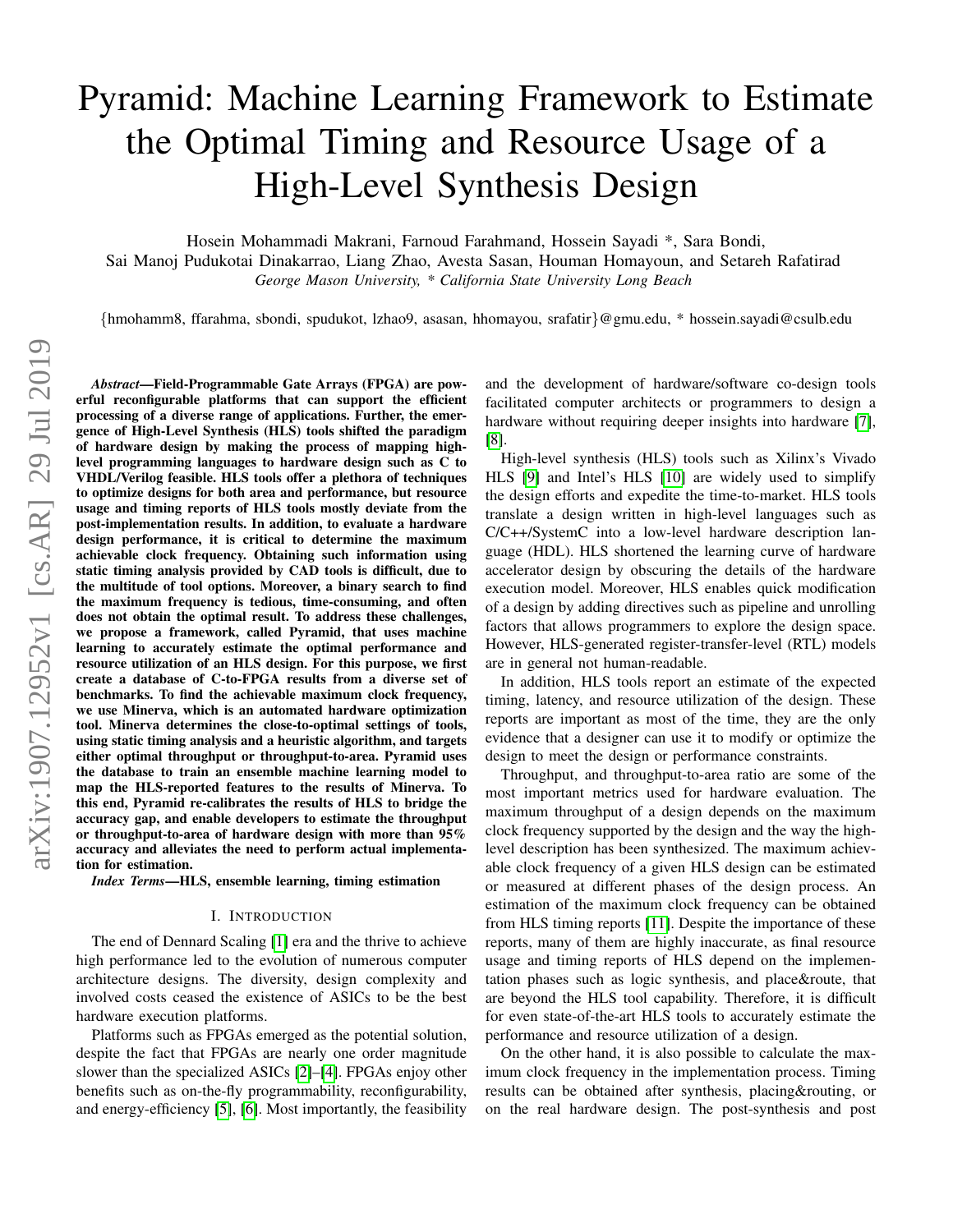

<span id="page-1-0"></span>Fig. 1. HLS design flow + our approach

place&route results are determined by the FPGA tools using static timing analysis. There are challenges associated with the static timing analysis of digital systems designs: The latest version of CAD tools provided by Xilinx (Vivado), does not have the capability to report the maximum frequency achievable for a given code. The user must request a target frequency, and the tool reports either a "pass" or "fail" for its attempt to achieve this goal. While there are 25 optimization strategies predefined in the tool, applying them sequentially, is extremely tedious and time consuming.

To address these challenges, we propose a framework called Pyramid which uses an ensemble machine learning model to estimate the optimal throughput or throughput-to-area of a given HLS design only by using information extracted from the reports of HLS tool. To this goal, we first use Minerva tool [\[12\]](#page-6-10) – an automated hardware optimization tool that employs a unique heuristic algorithm which is customized for frequency search using CAD toolsets. By using Minerva, we obtain results in terms of throughput, and throughput-to-area ratio for the RTL code generated by HLS tool. Then, we build a comprehensive dataset using HLS reports and corresponding Minerva results. By using this dataset, Pyramid framework trains an ensemble learning model to achieve high accuracy (more than 95%) for the estimation tasks. In this framework, we leverage hundreds of features that can be readily extracted from the HLS reports to accurately estimate the results of Minerva without actually running the implementation flow.

## II. CHALLENGES AND SOLUTION

#### *A. Inaccuracy of the HLS report*

Figure [1](#page-1-0) (the left part) shows HLS-based design flow which starts with a high-level software program such as C, C++, or SystemC. HLS tool translates the high-level language programs into HDL models such as Verilog and VHDL. Additionally, HLS tools report the expected timing, and estimated resource usage.

At the HLS stage, it is hard to accurately estimate the post-HLS (implementation) results as the implementation process includes many non-trivial steps. Additionally, the reported resource utilization metrics such as the number of LUTs, flip-flops (FFs), DSPs, block RAMs (BRAMs), and timing reports is dependent on the target FPGA specification. HLS

TABLE I AVERAGE HLS ESTIMATION ERROR OVER 90 BENCHMARKS

<span id="page-1-2"></span>

| Devices      | Artix7   |        | $Kintextrm{text}$ |        | Virtex7  |        |  |
|--------------|----------|--------|-------------------|--------|----------|--------|--|
| Tragets      | Resource | Timing | Resource          | Timing | Resource | Timing |  |
| HLS Estimate | 91.7%    | 23.6%  | 112.5%            | 28.1%  | 88.4%    | 17.2%  |  |

tools try to estimate resource and timing of the design by characterizing functional units and instantiated functional for each design. However, such estimation fails to capture the impact of optimization during the implementation.

We use Root Mean Squared Error (RMSE) presented in equation [1](#page-1-1) to evaluate the accuracy of the estimation of HLS's report with respect to the results of post-implementation. We use this metric for reporting of the estimation error in this work.

<span id="page-1-1"></span>
$$
Relative RMSE = \sqrt{\frac{1}{N} \sum_{n=1}^{N} (\frac{p_i - a_i}{a_i})^2} \times 100
$$
 (1)

where *N* is the number of samples, and  $p_i$  and  $a_i$  are the predicted and actual values of the sample, respectively. We want the % relative RMSE to be as low as possible. RMSE is a standard metric in regression which is sensitive to scalability. Table [I](#page-1-2) shows the Relative RMSE for timing and resource utilization for more than 90 studied benchmarks (details will be discussed later in this paper).

The results confirm a significant deviation between the HLS report and the corresponding real implementation. This is in fact due to the implementation process, where the HDL models go through logic synthesis, technology mapping, and placement and routing which are not considered by the HLS tools. Therefore, post-implementation reports including the actual resource usage and timing on the target FPGA significantly differs from the HLS report.

## *B. Challenge of Hardware Evaluation*

In addition to the accurate estimate of performance metrics, evaluating them is another challenge to be addressed. Throughput and throughput-to-area (Freq./#LUTs) are two most common evaluation metrics for a hardware design. The calculation of these metrics is complex, as there are several challenges in using of static timing analysis for finding the maximum clock frequency of a design.

To show the challenge in finding maximum clock frequency, we performed synthesis and implementation for the VHDL code of a CAESAR Round 2 candidate (ICEPOLE). We generate Worst Negative Slack (WNS) results for 128 different target clock frequencies in order to observe the trend. The target clock frequency was set to 333 MHz, and the theoretically achievable frequency (further referred to as the reference frequency) was calculated based on WNS, utilizing the following equation:

$$
Minimum \;Clock = Target \; Clock - WNS \qquad (2)
$$

In the next step, WNS results were generated for the requested clock frequency varying from -64 to +64 MHz of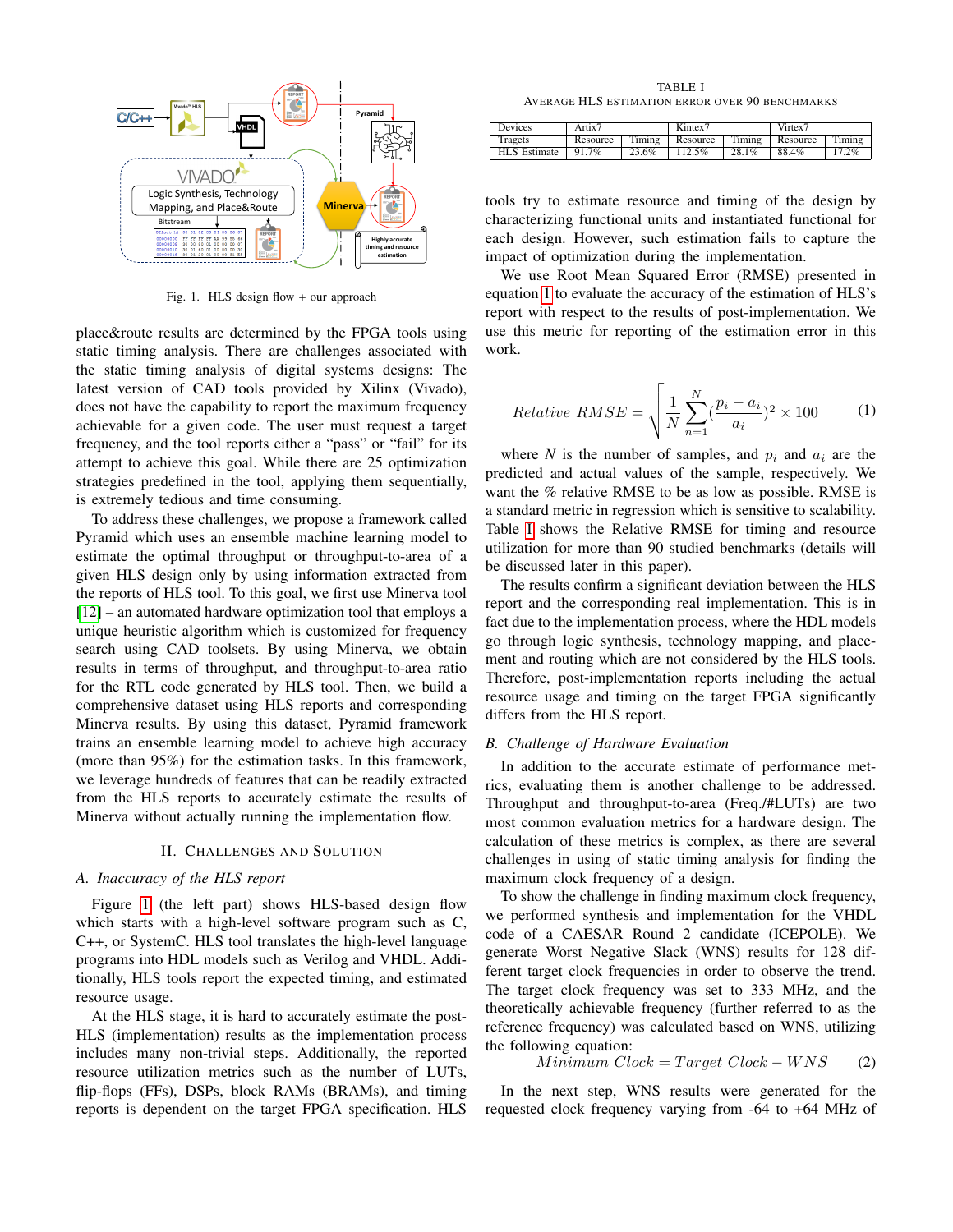

<span id="page-2-0"></span>Fig. 2. Dependence of WNS on the Requested Clock Frequency and graphical representation of the binary search scheme

the reference frequency, with a precision of 1 MHz. Figure [2](#page-2-0) shows the trend. As observed in this Figure, there are fluctuations around the calculated reference clock frequency. As we can observe, the result of binary search is 346 MHz (number 8 in the figure), which is not the correct maximum frequency. Based on the ICEPOLE graph, the maximum frequency is 389 MHz. Therefore, based on the aforementioned graph, designer cannot only rely on the above equation to calculate the actual maximum clock frequency. It is important to note that these results were obtained using only default options of Vivado. Given the vast optimization strategies exist in Vivado, calculating the maximum clock frequency becomes more challenging. Another challenge is that Vivado Design Suite offers 25 predefined optimization strategies, which can be tuned to achieve a higher maximum frequency and a more optimized design. Hence, incorporating all of these strategies leads to a large exploratory space. Therefore, a designer cannot easily navigate all 25 optimization strategies due to the time consuming process.

#### *C. Solution*

We demonstrated that a commercial HLS tool targeting FPGAs incurs a large error of 97.5% in estimating the resource usage. Similarly, the error for timing estimation is found to be 22.9%. Such inaccurate estimates prevent developers from applying the appropriate set of optimization, leading to a poor trade-off. Moreover, the static timing analysis of digital systems design provided in state-of-the-art CAD tools is not able to report the maximum frequency achievable. Instead, the user must deal directly with tens of optimization strategies available in the tools which is time consuming and tedious. To circumvent such brute-force approach to find the maximum frequency, a recent work [\[12\]](#page-6-10) proposed an automated hardware optimization tool called Minerva. Minerva determines the close-to-optimal settings of tools, using static timing analysis and a heuristic algorithm developed by the authors, and targets either optimal throughput (TP) or throughput-to-area (TPA) ratio. Minerva is designed to be used to automate the task of finding optimized results. However, based on the size of the design, using Minerva may take few minutes or even several hours. Therefore, as a solution to these challenges, we propose a machine learning based framework (called Pyramid) to recalibrate the HLS reported results and map them to the results of Minerva using ensemble machine learning method. Figure [1](#page-1-0) (the right part) shows the overview of Pyramid. In this

way, without going through the time consuming process of full end-to-end implementation, using Pyramid, developers can have an accurate post-implementation estimation of resource utilization and maximum supported frequency of the design just after getting the report of their HLS design.

## III. EXPERIMENTAL SETUP

In order to build a ML model, we first create a dataset for training. For this purpose, we need to obtain the results of HLS tool, and its corresponding optimal implementation results. Here, we present the evaluated benchmarks, FPGA devices, and the methodology of our experiments to create the training data.

### *A. Benchmarks and FPGA devices*

To create an efficient prediction model, diversity of benchmarks plays an important role. Therefore, we chose a wide range of diverse benchmarks from Machsuit [\[13\]](#page-6-11), S2CBench [\[14\]](#page-6-12), CHStone [\[15\]](#page-6-13), and Rosetta [\[16\]](#page-6-14). To further increase the diversity and the size of dataset, we included CAESAR Round 3 Candidates' HLS designs [\[17\]](#page-6-15), and a collection of 10 different image processing kernels from Xilinx xfOpenCV [\[18\]](#page-6-16). We covered a total of 90 benchmarks which include a wide range of domains from simple kernels to ML and real-time video processing that reflects the latest application trends. We categorize the benchmarks into four categories: ML, image/video processing, cryptography, and mathematical applications to validate our hypothesis that the results of the ML techniques are application dependent. We used the default version of HLS designs without applying any further directive to the designs. However, the dataset can be expanded by synthesizing designs with additional HLS optimization directives. For selecting FPGA devices, we targeted three different classes of FPGAs: low-end, medium-end, and high-end. We selected the following devices from Xilinx for evaluation: Artix7 (xc7a100tfgg484-3), Kintex7 (xc7k420tffv901-3), and Virtex7 (xc7vx980tffg1930-2). The FPGA devices are chosen based on a wide array of available resources and technologies across the spectrum of each family. The software used for our experiments are the Xilinx Vivado and Vivado HLS version 2017.2.

#### *B. Data collection*

To build a dataset, we have to extract all possible features that we can collect from HLS reports. Inputs of ML models consist of HLS features such as reource usage and timing report. To obtain the maximum achievable clock frequency of the design, we use Minerva. Minerva is used to execute Vivado in batch mode, utilizing the Vivado batch mode Tcl scripts provided by Xilinx. An XML-based Python program is used to manage runs. This program launches Vivado with Tcl scripts that are dynamically created during run-time and later modified to perform each step of the optimization algorithm. Minerva's output includes the maximum achievable clock frequency for the design, the optimization strategy that leaded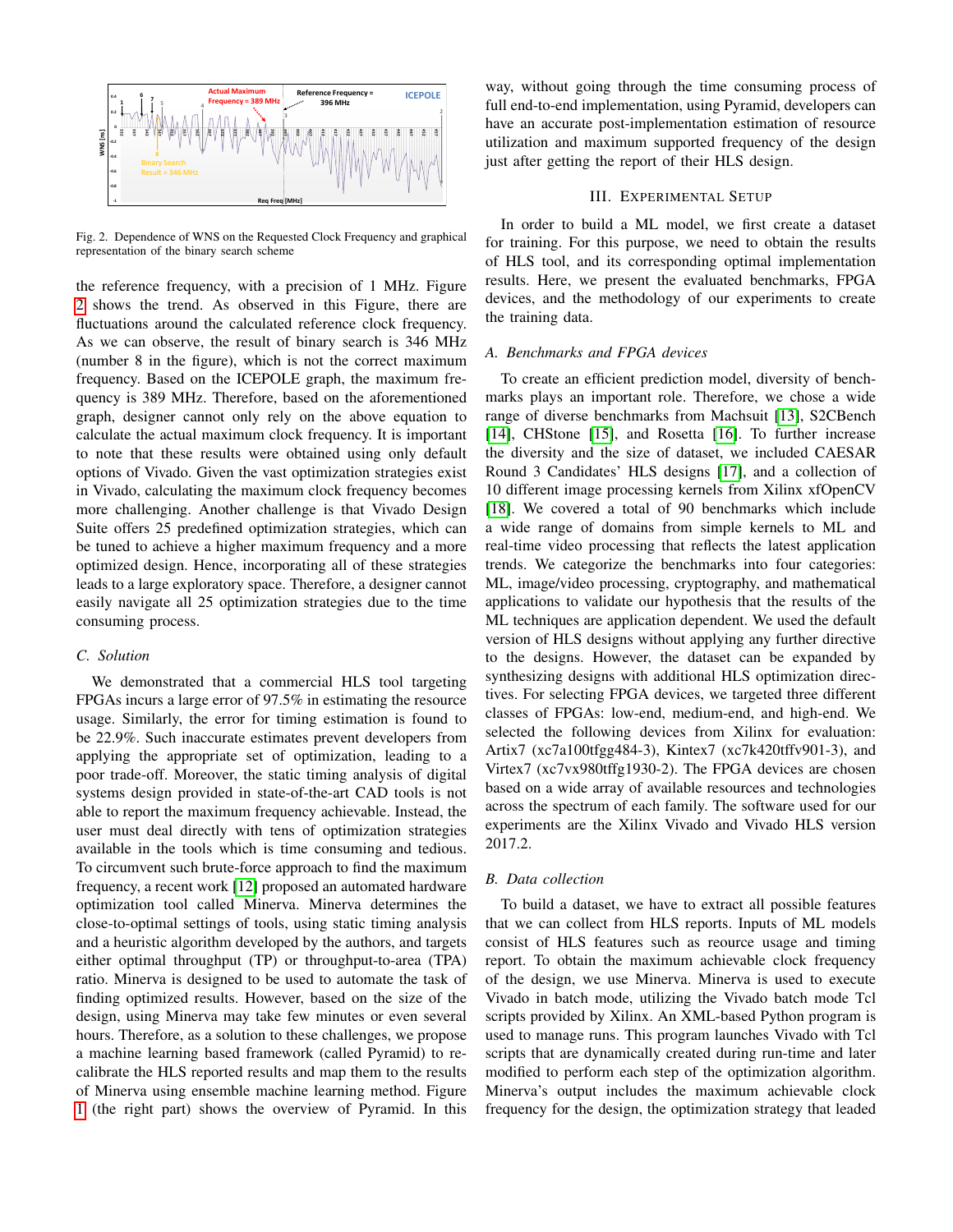to such result, and the resource utilization for that implementation. We also parse the output of Minerva. Minerva's outputs will be used as the target values in our dataset. Therefore, the machine learning model will be trained to estimate resource usages for LUT, FF, DSP, and BRAM, as well as maximum clock frequency (totally 5 targets) reported by Minerva.

As it is not possible to determine the importance of individual features in advance, we extract as many relevant features as possible from HLS reports (total 183 features).

The flow of obtaining the results for each design is as follows: 1) we set a timing constraint (clock period) [1, 2, 4, 5, 10ns] and the FPGA device for HLS tool. 2) We run the HLS and get the VHDL files of design. We also extract all feature from HLS report. 4) We use Minerva to find the maximum clock frequency and the corresponding resource utilization for two different targets (throughput, and throughput-to-area). Minerva uses out-of-context (OOC) implementation to run Vivado. 5) We repeat the whole process for the next clock period and also for the remaining FPGA devices.

In this manner, we create a comprehensive dataset (90  $\times$  $5 \times 3 \times 2 = 2700$  samples) that we use for the training of ML models. We partition our dataset into two: training/validation part, and testing part. We randomly select 20% of our dataset for final testing as unseen data and consider the remaining 80% as training/validation part. We perform 4-fold cross-validation on our training/validation set to train the ML models. This means that in each iteration of training, randomly 75% of data are used for training and 25% is used for validation. It took three months to create this dataset, using 10 servers, each of which are equipped with 16-core processor and 128GB memory. While this is the most time consuming part of our solution, the entire training process is only done once. We implement the ML models described in Section [IV](#page-3-0) in Python leveraging the scikit-learn [\[19\]](#page-6-17) and TensorFlow [\[20\]](#page-6-18).

#### *C. Feature reduction*

As discussed, the obtained data includes numerous features. This high dimensionality may lead to computationally complex models that require longer training time, over-fitting, and are harder to interpret. Therefore, instead of accounting for all extracted features, irrelevant and redundant features are identified and removed and only a subset of features is selected. To remove redundant features, we compute the Pearson's correlation coefficient for each pair of extracted features and select one feature from each group of correlated features. To eliminate irrelevant features, we use a linear model with L2 regularization (in section [IV-A1\)](#page-3-1) to fit our data. The outcome of L2-regularized linear model is a sparse estimator that eliminates (zeros) the coefficients of unimportant features. Thus, by eliminating unimportant features, we reduce the number of features from 183 to 72. Table [II](#page-3-2) shows the reduced set of non-trivial features that we eventually select from HLS reports.

### IV. PROPOSED PYRAMID FRAMEWORK

<span id="page-3-0"></span>In this section, we present the proposed Pyramid framework that employs ML models to enable fast and accurate resource

#### TABLE II DESCRIPTION OF FEATURES

<span id="page-3-2"></span>

| <b>Feature Category</b>           | <b>Brief Description</b>                                              | # features |
|-----------------------------------|-----------------------------------------------------------------------|------------|
| Performance                       | Requested clock period, estimated<br>clock period by HLS, Uncertainty | 3          |
| Resources                         | Utilization and availability of<br>LUT, FF, DSP, and BRAM             | 36         |
| Logic and<br>arithmetic operation | Bitwidth/resource statistics of operations                            | 29         |
| Memory                            | Number of memory words/banks/bits;                                    |            |
| Multiplexer                       | Multiplexer input size/bitwidth                                       |            |

and timing estimation for HLS designs.

Use of ML has become popular in design automation, as it provides the means to accurately capture the factors impacting the accuracy of timing and resource estimation [\[21\]](#page-6-19). Moreover, analytical modeling [\[22\]](#page-6-20), and statistic reasoning have been used to construct the estimation models as a function of multiple parameters for the evaluation of hardware design [\[11\]](#page-6-9), [\[23\]](#page-6-21). In this work, we investigate whether the models built by ML techniques are sufficiently accurate for timing and resource utilization of a design on a specific FPGA when HLS tool is used by taking into account 25 different optimization strategies available for the implementation of a design.

## *A. Estimation models*

For the purpose of constructing timing and resource estimation models for a diverse set of benchmarks targeting different FPGA devices, we employ regression model, artificial neural network (ANN), support vector machine (SVM), and random forest (RF), where each of the predictors belongs to a different branches of ML. We explore with different models to evaluate its complexity and performance and chose the best model that can be utilized as a practical solution.

<span id="page-3-1"></span>*1) Linear Regression:* We first experimented the utilization of linear models for estimating the timing and resource information. In this work, we use Ridge regression model. By adding a degree of bias to the regression estimates, Ridge regression reduces the standard errors. Ridge regression solves the multicollinearity problem through shrinkage parameter  $\lambda$ . Also, it uses  $L_2$  regularization method. We use this model to observe how much linearity exist between the features.

*2) Artificial Neural Network:* In addition to linear modeling, we also utilize artificial neural network (ANN) to capture the non-linearity in the data and create a non-linear model between the target and input features. In this work, we utilize four fully connected hidden-layer neural network with 100 neurons in each layer. However, to capture further complicated non-linear functions, one can increase the depth of neural networks.

*3) Support Vector Machine (SVM):* In addition to NN to model the non-linearity, we also explore the SVM to model the data, due to the benefits of relatively lower complexity and similar performance. SVM analysis is a popular ML tool for nonlinear functions. SVM is considered a non-parametric technique because it relies on kernel functions. Some problems cannot adequately be described using a linear model. In such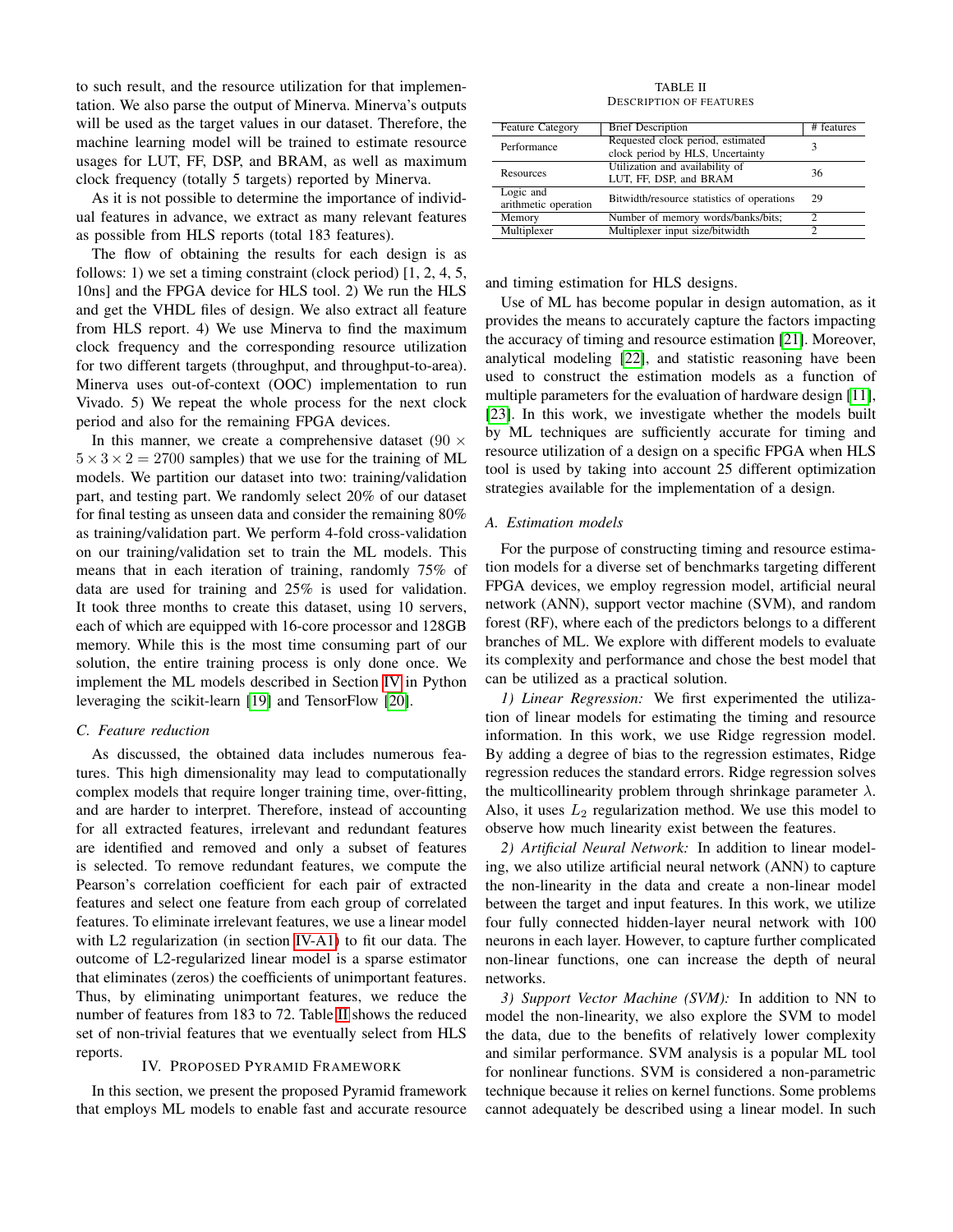TABLE III ML ESTIMATION ERRORS

<span id="page-4-0"></span>

|           | Device     |     |        | Artix7 |             |         | Kintex7 |     |     |             | Virtex7 |                  |     |            |             |        |
|-----------|------------|-----|--------|--------|-------------|---------|---------|-----|-----|-------------|---------|------------------|-----|------------|-------------|--------|
|           | Resource   |     |        | DSP    | <b>BRAM</b> | l'iming | LUT     | FF  | DSP | <b>BRAM</b> | Timing  | LU <sup>-1</sup> | FF  | <b>DSP</b> | <b>BRAM</b> | Timing |
|           | LR         | 27% | 19%    | 22%    | 29%         | 18%     | 23%     | 25% | 7%  | 21%         | 20%     | 29%              | 20% | 21%        | 19%         | 24%    |
| <b>TD</b> | ANN        | 2%  | 7%     | 13%    | 14%         | 16%     | $10\%$  | 11% | 19% | 16%         | 15%     | 1%               | 14% | 18%        | 14%         | 13%    |
|           | <b>SVM</b> | 22% | 16%    | 19%    | 18%         | 19%     | 20%     | 22% | 18% | 15%         | 7%      | 24%              | 21% | 16%        | 17%         | 18%    |
|           | RF         | 9%  | $.7\%$ | 19%    | 14%         | 16%     | 5%      | 18% | 2%  | $1\%$       | 7%      | 16%              | 20% | 19%        | 5%          | 14%    |

a case, the Lagrange dual formulation in SVM allows the technique to be extended to nonlinear functions.

*4) Random Forest:* Random Forest is another unsupervised flexible and low-complex ML technique that can achieve better performance, even with minimal or no hyper-parameter tuning. Hence, we also analyze the performance of random forest in this work. One of the advantage of random forest model is that it enables to measure the relative importance of each feature on the prediction.

To determine the best set of hyperparameters  $(\lambda)$  for regression and number of layers and neurons in ANN), we employed Grid search [\[24\]](#page-6-22). We came up with a ANN with four hidden layers that the number of neurons in each layer is as follows: 105, 60, 44, and 30. Table [III](#page-4-0) shows the error of machine learning models for resource and timing estimation. Our results show that the average errors of models built by LR, ANN, SVM, and RF are 23%, 14%, 19%, and 15%, respectively. For our estimation problem, the number of features is relatively high, and the amount of training data is limited. Machine learning techniques such as NN, RF, and SVM can highly accurately represent complicated non-linear functions when a large amount of training data is provided for the model to converge. Given the available dataset, and reasonable amount of time for data collection, our experiments demonstrate that merely using general machine learning techniques fail to build accurate models. Therefore, this motivates us to seek ensemble learning approach to improve the accuracy of estimation.

*5) Ensemble model:* Ensemble learning is a branch of machine learning which is used to improve the accuracy and performance of general ML models by generating a set of base learners and combining their outputs for final decision [\[25\]](#page-6-23), [\[26\]](#page-6-24). It fully exploits complementary information of different estimators to improve the decision accuracy and performance. In this work, we use stacked regression [\[27\]](#page-6-25) method, where a number of first level estimators are combined using a second-level estimator. The key idea, is to train a second-level estimator based on the output of the first level estimators via cross-validation. It is critical to ensure that the base estimators are formed using a batch of training dataset that is different from the one used to form the new dataset. The second step is to treat the new dataset as a new problem, and employ a learning algorithm to solve it.

To employ stacking approach, two parameters must be determined: threshold for the accuracy and the maximum number of iterations. After each stage, the accuracy must be checked. If the model meets the target estimation accuracy, then we stop the process of model creation. Otherwise, we continue the iterations until reaching to the desired accuracy

TABLE IV AVERAGE ERROR OF PYRAMID ESTIMATIONS

<span id="page-4-1"></span>

| <b>Devices</b>    | Artix7          |               | Kintex7         |               | Virtex7         |        |  |
|-------------------|-----------------|---------------|-----------------|---------------|-----------------|--------|--|
| Tragets           | <b>Resource</b> | <b>Timing</b> | <b>Resource</b> | <b>Timing</b> | <b>Resource</b> | Timing |  |
| <b>Pyramid-TP</b> | 6.3%            | 3.8%          | $5.2\%$         | 4.1%          | 4.9%            | 4.4%   |  |
| Pyramid-TPA       | 4.8%            | 3.5%          | 4.7%            | 4.6%          | $4.8\%$         | 4.9%   |  |

or to the maximum number of iterations. When the parameters of the first-order model are determined, the accuracy of the timing and resource estimation can be evaluated. If the target accuracy is met, we cease to create sub-models. Otherwise, a higher order model is required to be further created till we reach to the threshold of iterations.

Table [IV](#page-4-1) shows the estimation errors of timing and utilization models created by Pyramid for two different optimization goals such as throughput (TP) and throughput-to-area (TPA) using stacking approach. Later in this section, we describe how the model is constructed. Results show that the average error of the model is only 4.7%. Table [V](#page-5-0) presents the estimation of ML techniques with regard to the benchmarks' categories. The interesting observation is that the accuracy of estimations for mathematical benchmarks are high even with linear regression. On the other hand, the resource and timing estimation of ML and cryptography benchmarks are lower with general ML techniques. However, ensemble learning shows a good accuracy for all benchmarks.

Taking into account the size of our dataset and high dimensional features, solely using a general machine learning technique incurs a large error. To overcome this, the proposed Pyramid framework helps to create an accurate model for estimating the optimal throughput and throughput-to-area of a HLS design.

One of the issues in using stacking approach is determining the correct weights to combine the models, as topology and hyper-parameters of the model are the crucial for the performance of ensemble learning. To address this challenge and alleviate the the burden on the end-user, we suggest the following guidelines to be followed by developers to facilitate adopting our framework and makes it possible to reproduce the results presented here.

## *B. Guidelines*

Figure [3](#page-5-1) shows the overview of stacking approach. In each stage, sub-model can be created by any arbitrary machine learning techniques such as LR or NN and they can be considered as a black-box. As an example, we employed a simple three-layer fully connected neural network with 20 hidden neurons employed to create the sub-models. We set the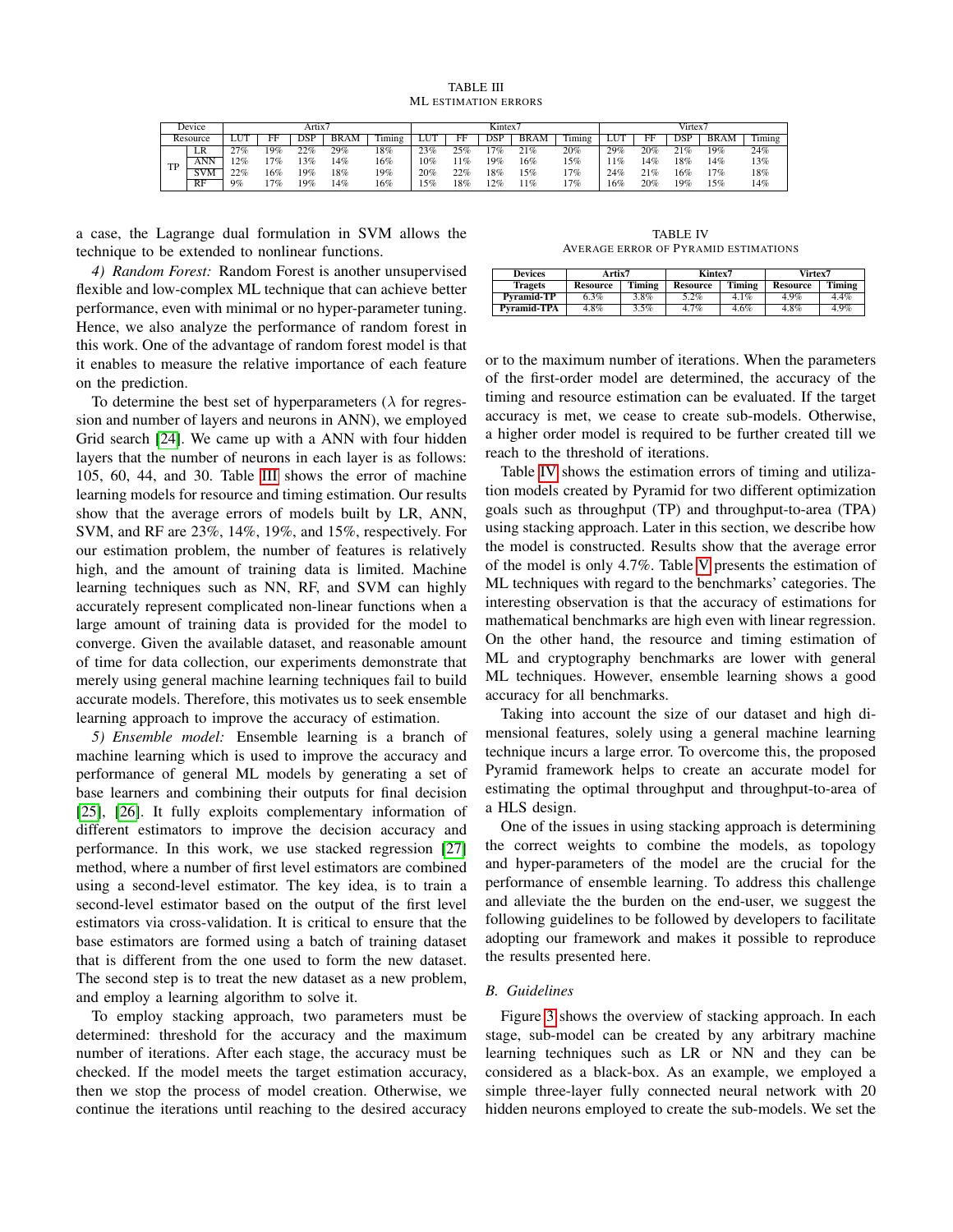

<span id="page-5-1"></span>Fig. 3. Overview of stacking approach

<span id="page-5-0"></span>TABLE V AVERAGE ERROR OF ML TECHNIQUES FOR DIFFERENT BENCHMARKS

| <b>Benchmark's</b><br>category | <b>Machine</b><br>Learning |     |       | Img/Vid<br><b>Processing</b> |     | Crypto. | Mathe. |    |  |
|--------------------------------|----------------------------|-----|-------|------------------------------|-----|---------|--------|----|--|
| <b>Targets</b>                 | Tim<br>Tim<br>Res<br>Res   |     | Res   | Tim                          | Res | Tim     |        |    |  |
| LR                             | 29%                        | 25% | 17%   | 16%                          | 38% | 22%     | 11%    | 8% |  |
| ANN                            | 17%                        | 14% | 13%   | 11%                          | 19% | 14%     | 8%     | 7% |  |
| <b>SVM</b>                     | 22%                        | 19% | 18%   | 17%                          | 23% | 18%     | 10%    | 7% |  |
| RF                             | 16%                        | 16% | 14%   | 12%                          | 20% | 15%     | 9%     | 7% |  |
| Ensemble                       | 6%                         | 5%  | $4\%$ | 3%                           | 5%  | 4%      | $4\%$  | 3% |  |

target accuracy and the threshold for the maximum number of iteration to 99% and 50 respectively. In the first stage, a single sub-model (P1) is created as a function of the features from Bootstrap samples of main dataset. Each time, we randomly select 20% of samples with replacement. Bootstrapping is important here as the dataset is relatively small. For the second stage, we employ another neural network (P2) to model the variation in the estimation of designs that is not modeled by P1. The boxes of different shades in Figure [3](#page-5-1) signify the parts of dataset which have been modeled.

Now, we can build a primary mixed model, MP1, through the combination of our first two sub-models P1 and P2 as follow:  $MP1 = \alpha 1P1 + \alpha 2P2$ . P1 and P2 represent the estimated timing by sub-models, and  $\alpha s$  are the coefficients corresponded to the learning rate. To simplify the procedure, we set the  $\alpha$  values to 0.1. We repeatedly create sub-models and add them to the mixed model. If the model achieves the desired accuracy before the total number of iteration, the final model is obtained. This is called the first-order model (FM1). If we don not reach to the target accuracy after the threshold on the number of iterations, above procedure can be repeated to create another mixed model (FM2) or the user can end the process. In our case, we didn't meet our target accuracy after 50 iterations but we reached to more than 95% accuracy which is acceptable for our case and we stopped the training procedure.

It is noteworthy to consider the following rules: A lower value for the learning rate increases the number of sub-models required to create the first-order model at a specific accuracy. On top of that, changing the parameter of each sub-model affects the total number of sub-models to create the first-order model. Moreover, increasing the complexity of sub-models results in fewer sub-models required to achieve the maximum accuracy, at a given learning rate.

## V. RELATED WORK

Here, we present and compare the proposed Pyramid framework with some of the recent works whose goals are similar. Use of machine learning has become popular in design automation [\[28\]](#page-6-26)–[\[33\]](#page-6-27). The difference of our work with Dai et al. is as follow: they mapped the report of HLS tool to the correspondent result of the implementation. However, we explained that the latest version of Vivado tool, does not have the capability to report the maximum frequency achievable for the corresponding design and the calculated maximum frequency based on WNS reported by the tool is wrong. We addressed this issue by leveraging Minerva in our work. Makrani et. al. used ML to estimate the speed up of an hardware accelerator on arbitrary FPGA over an ARM processor. In [\[2\]](#page-6-1), the performance prediction for Zynq-SoC is proposed which estimates the performance based on the execution time of an application on the FPGA. In [\[34\]](#page-6-28), the authors present InTime, a machine learning approach, supported by a cloud-based compilation infrastructure, to automate the selection of FPGA CAD tool parameters and minimize the TNS (total negative slack) of the design. InTime does not have the capability to find the actual maximum frequency with positive TNS near zero. Recently, several studies applied machine learning for auto-tuning of frameworks to explore design space of tool parameters for improving FPGA synthesis and implementation [\[35\]](#page-6-29)–[\[39\]](#page-6-30). Machine learning was used in HLS to reduce the number of design candidates required to run for implementation [\[40\]](#page-6-31). In [\[41\]](#page-6-32), a three-layer ANN model was trained to estimate the resource usage of post-implementation from pre-characterized area models of a small set of templatebased designs. Different from prior works, our work uses machine learning to re-calibrate the results of HLS reports to provide an accurate post-implementation estimate of resource utilization and maximum supported frequency of HLS design for developers.

#### VI. CONCLUSIONS

In this work, we thoroughly studied the main challenges of evaluating an HLS design: the inaccuracy of HLS reports in timing and resource utilization. Moreover, HLS reports lack insights for finding the optimal throughput or throughput-toarea of the generated RTL design. To address these challenges, we proposed Pyramid, a framework that uses ensemble learning technique to bridge the accuracy gap between HLS report and the optimal achievable throughput or throughput-to-area of the HLS design. To achieve this, we first used Minerva, an automated hardware optimization tool, to find the maximum clock frequency and resource utilization of the RTL code of the design generated by HLS tool. We then, used stacking approach to map the features extracted from HLS reports to Minerva's output. As the dimensionality of features is high and the sample size of the dataset is not significantly large, the obtained accuracy of several studied ML estimators is found to be low. In response, the model created by Pyramid framework using ensemble learning is shown to have more than 95% accuracy.